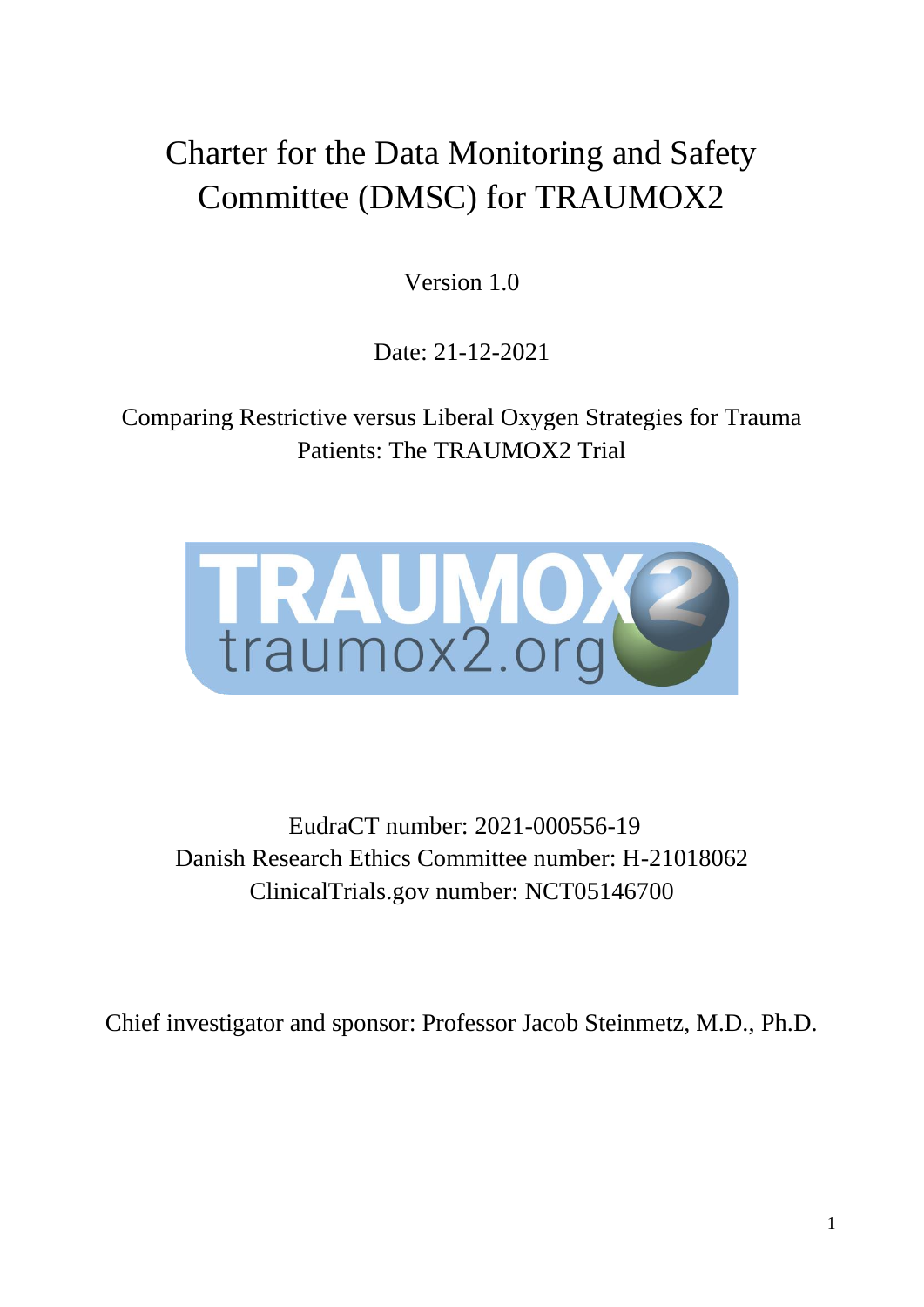#### **Introduction**

This charter will define the responsibilities of the independent DMSC, the members, the purpose of the DMSC and the timing of the meetings. The DMSC is answerable for the safety of trial participants, assessing the safety and efficacy of the interventions during the trial, and for monitoring the overall conduct of the clinical trial. The DMSC is obliged to follow the EU Clinical Trials Directive 2001/20/EC while assessing the study and to keep all patient-level data confidential. The DMSC consists of three clinicians with expertise in critical emergency care research and an independent biostatistician. The DMSC members have been chosen in order to avoid any financial or intellectual conflicts of interest. The members have agreed to this task for the entire duration of the clinical trial. However, should any members leave the DMSC during the trial, the steering committee will appoint the replacement(s). The DMSC is independent from the sponsor and the trial investigators. The DMSC will be notified of all changes to the protocol or changes in trial conduct. The clinicians of the DMSC will be unpaid. The biostatistician will be paid for the hours spent on data analysis prior to the DMSC meetings.

### **Timing of the meetings**

Two interim analysis meetings will be held to review data relating to treatment efficacy, patient safety, and quality of trial conduct (e.g. enrollment progression). The four members of the DMSC will meet either physically or online when 30-day follow-up data (primary outcome) of 355 (approximately 25 % of sample size estimation) and 710 (approximately 50 % of sample size estimation) patients have been obtained. The trial will continue while the DMSC review the data. The DMSC will be specifically notified by e-mail by the sponsor or coordinating investigator when approximately 20 % and 45 % of the patients are included due to scheduling and arranging the first and second meeting. Furthermore, it is optional for the DMSC members to receive the newsletters from the trial. The DMSC will be responsible for scheduling and arranging the meetings. Data will be provided to the DMSC at least 5 days prior to their meetings.

#### **Interim data review**

The DMSC will review non-identifiable person data for 30-day mortality at the two predetermined time points. In addition, at the second interim analysis, the DMSC will also consider available data on major lung complications defined as pneumonia and acute respiratory distress syndrome within 30 days after trauma. The DMSC can at any time request extra reviews if necessary. The data will be provided to the biostatistician in Excel. One row will represent one trial participant and each column will be a data variable. The data variables included in the raw data output are:

1: record\_id (a number that uniquely identifies the patient)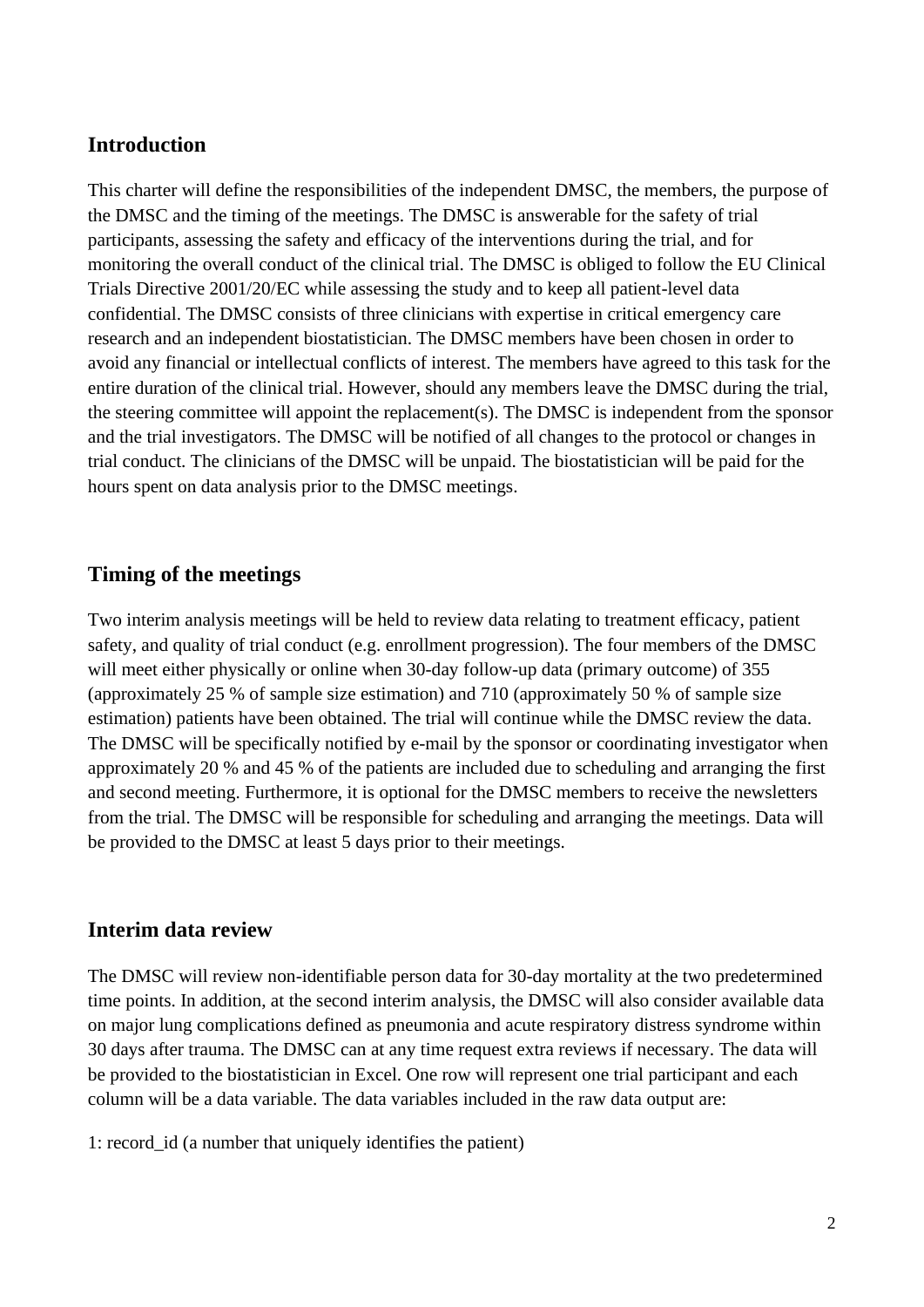2: scr\_incl\_randomisation (the randomisation code: group A or B)

3: outc\_prim\_spec\_\_\_1 (occurrence of death within 30 days:  $0 = no$ ,  $1 = yes$ )

4: outc\_prim\_spec = 2 (occurrence of pneumonia within 30 days:  $0 =$  no,  $1 =$  yes)

5: outc\_prim\_spec\_\_\_3 (occurrence of acute respiratory distress syndrome within 30 days:  $0 =$  no, 1  $=$  yes)

The DMSC statistician will provide aggregate data analysis for variable 3, 4 and 5 in two-by-two tables stratified on variable 2 (renamed randomisation code blinded by an external person). The data provided is only to evaluate on treatment efficacy and patient safety. Thus, no other data variables will be provided.

The DMSC may recommend stopping the trial at each of the two interim analyses if a major difference in 30-day mortality is found. There are no strict stopping criteria, but it is suggested that the recommendation should be based on only a considerable difference, such as a relative risk where the lower limit of the 95 % CI is  $>2$  (regardless of which group is nominator). The same applies to both the first and second interim analysis. There should be no premature ending of the trial for futility before completion of the preplanned inclusion of 1420 patients with a complete 30 day follow-up.

## **Content of the DMSC reports**

After each of the two reviews, the DMSC will produce a short report to the steering committee with recommendations for continuation, modifications, or premature termination of the trial. The DMSC will be advisory to the steering committee. Therefore, the final decision regarding potential modifications or termination will rest with the steering committee.

## **Members of the DMSC**

**Bodil Steen Rasmussen, MD, Ph.D.**

Chairman of the Data Monitoring and Safety Committee Professor Department of Anesthesia and Intensive Care Aalborg University Hospital

# **Lars Wiuff Andersen, MD, M.P.H., Ph.D., D.M.Sc.**

Member of the Data Monitoring and Safety Committee Associate professor Department of Anesthesiology and Intensive Care Medicine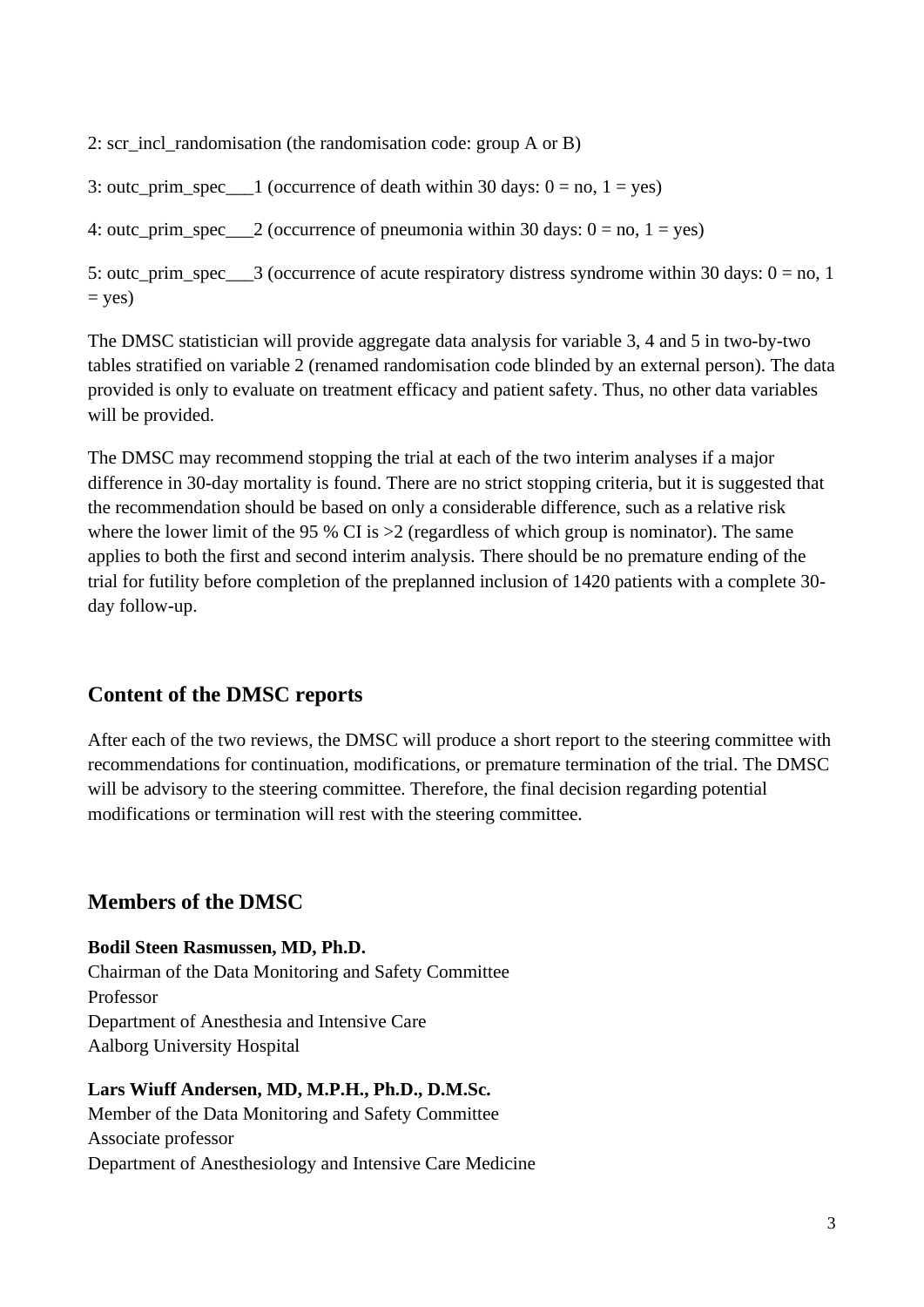Aarhus University Hospital Research Center for Emergency Medicine Aarhus University Hospital and Aarhus University Prehospital Emergency Medical Services Central Denmark Region

#### **Marius Rehn, MD, Ph.D.**

Member of the Data Monitoring and Safety Committee Associate professor Consultant Anaesthesiologist and pre-hospital critical care doctor Department of Research and Development Norwegian Air Ambulance Foundation Oslo, Norway Air Ambulance Department Division of Prehospital Services Oslo University Hospital Norway Faculty of Health Sciences, University of Stavanger Stavanger, Norway

#### **Brice Ozenne, biostatistician**

Member of the Data Monitoring and Safety Committee Assistant professor Department of Public Health, Section of Biostatistics University of Copenhagen Denmark Neurobiology Research Unit and BrainDrugs Copenhagen University Hospital Rigshospitalet Denmark